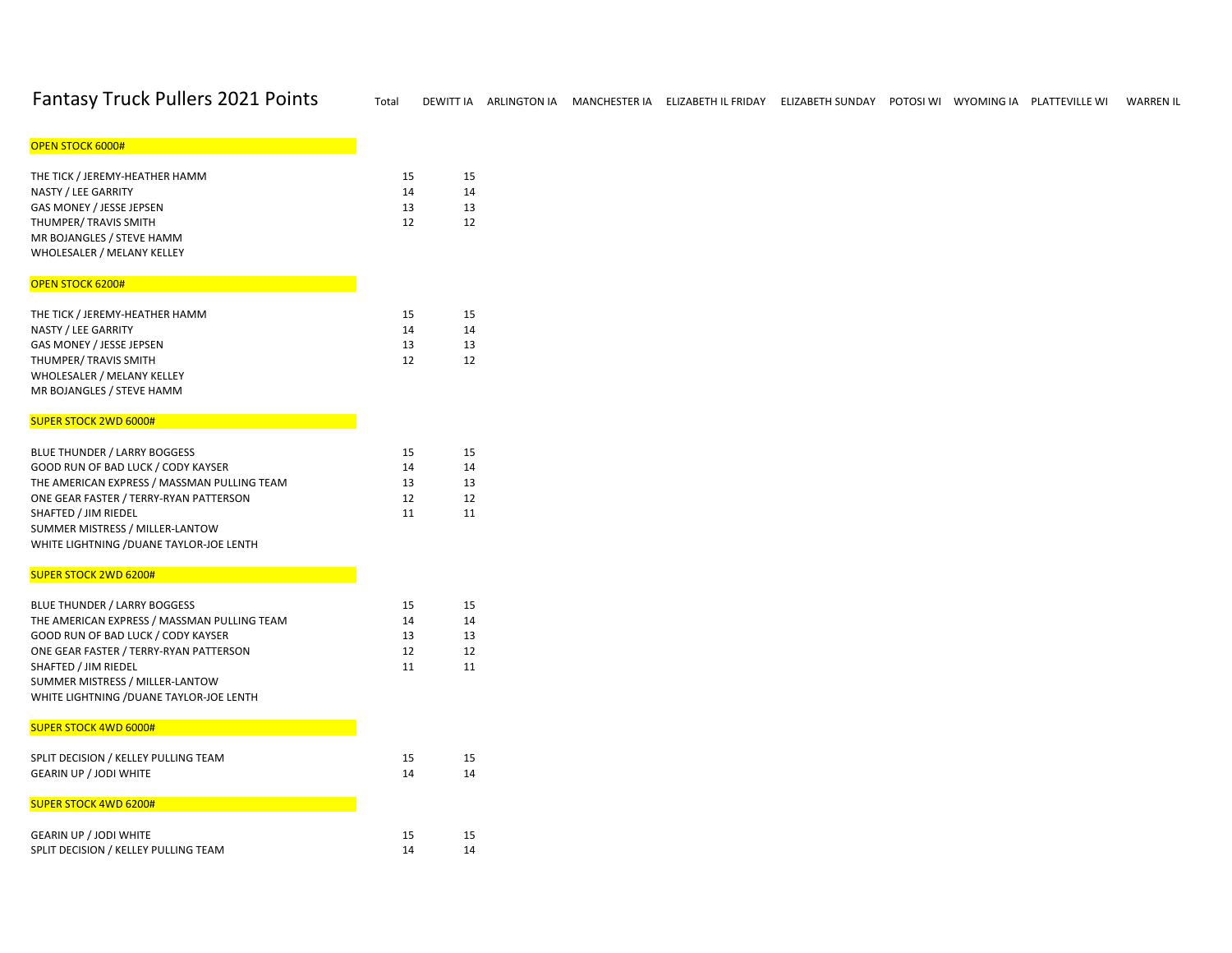# MOD 2WD 1ST CLASS **And the Contract of Contract Contract of Contract Contract Contract O**

| SHIFTN UP / ROD BROGLEY             | 15 |    |
|-------------------------------------|----|----|
| <b>BAD BOWTIE BLOWN / JIM FLYNN</b> | 14 | 14 |
| <b>BLOWN BUDGET / STEVE BROGLEY</b> | 13 | 13 |

# MOD 2WD 2ND CLASS

| <b>BLOWN BUDGET / STEVE BROGLEY</b> | 15 | 15 |
|-------------------------------------|----|----|
| SHIFTN UP / ROD BROGLEY             | 14 | 14 |
| <b>BAD BOWTIE BLOWN / JIM FLYNN</b> | 13 | 13 |

# SMALL BLOCK 4X4 5800

| <b>IRONHIDE / RYAN BERTHAL</b>     | 15 | 15 |
|------------------------------------|----|----|
| NEIGHBORHOOD MENACE/IAN CRONKELTON | 14 | 14 |
| 86 CHEVY/AUSTIN ENGLER             | 13 | 13 |
| WILD FIRE /JASON POTRAS            | 12 | 12 |
| NIGHTMARE/JOHN MCHUGH              | 11 | 11 |
| WILD THANG/ALISHA HERRIG           | 10 | 10 |
| SIDE CHICK/STEVE KLEMME            | 9  | 9  |
| THE BLUES/JEREMIAH LAMEY           | 8  | 8  |
| NOT ENOUGH / CODY PETERS           |    |    |
| HYPERACTIVE/JOSH KLEMME            | 6  | 6  |

#### SMALL BLOCK 4X4 6000

| <b>IRONHIDE / RYAN BERTHAL</b>     | 15 | 15 |
|------------------------------------|----|----|
| NEIGHBORHOOD MENACE/IAN CRONKELTON | 14 | 14 |
| 86 CHEVY/AUSTIN ENGLER             | 13 | 13 |
| HYPERACTIVE/JOSH KLEMME            | 12 | 12 |
| SIDE CHICK/STEVE KLEMME            | 11 | 11 |
| WILD FIRE /JASON POTRAS            | 10 | 10 |
| THE BLUES/JEREMIAH LAMEY           | 9  | 9  |
| WILD THANG/ALISHA HERRIG           | 8  | 8  |
| <b>NOT ENOUGH / CODY PETERS</b>    |    | 7  |
| NIGHTMARE/JOHN MCHUGH              | 6  | 6  |

# **BIG BLOCK 4X4 6000 And the second of the second second second second second second second second second second**

| DIGGING DITCHES / RANDY DURKOP            | 15 | 15 |
|-------------------------------------------|----|----|
| RONS RAGE /TIM OBERBRECKLING              | 14 | 14 |
| THE MISTRESS / TRISTIAN - RON WILSLEF     | 13 | 13 |
| CHARLOTTE/ DWAYNE WIMPEY                  | 12 | 12 |
| NOT SO WIMPEY/ JAKOB WIMPEY               | 11 | 11 |
| 86 CHEVY / LEVI BERTHEL                   | 10 | 10 |
| INFLUENCED BY BEER / ERIC- ZACH SCHREIBER | 9  | q  |
| <b>BIPOLAR EXPRESS/SHAWN TUBBS</b>        | 8  | 8  |